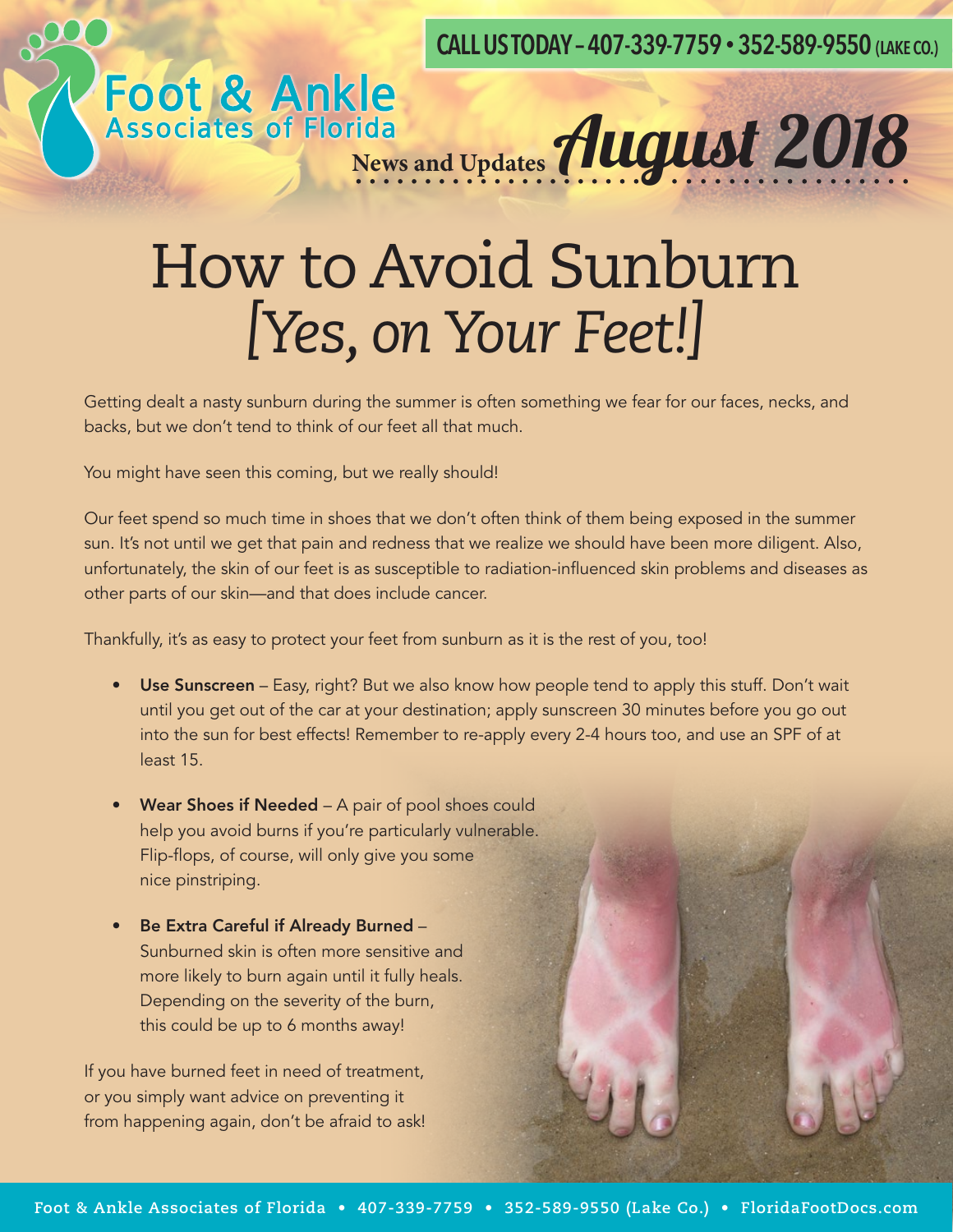## Is My Foot Pain from a Heel Spur?

A heel spur is an odd little condition. If you have heel pain, a spur might be your first idea of its cause. It *is* an insidious little bony growth on the underside of your heel bone, right?

Well, it can be. But here's the kicker: about half of people who have a heel spur don't feel any pain from it! You might have a heel spur and never even know it—and that's perfectly fine. No harm, no need to treat it.

But if you do have heel pain, what might make it more likely to be a heel spur than another cause, such as plantar fasciitis?

The following factors may increase your risk for heel spurs:

- Gait abnormaltieies that place excessive force on the heel
- Being an avid runner or jogger, especially on pavement
- Being overweight or obese

2

• Having a job where you spend most of the day standing

The pain of a heel spur isn't the spur itself, but rather it poking into and irritating the soft tissues around it. The pain has been described as that of a pin or knife against the bottom of the foot, usually when first standing up in the morning or after a long period of time resting. This pain usually transitions into a dull ache.

However, plantar fasciitis is also described this way in some cases, so the best route for addressing any type of heel pain is to have it checked out professionally. Whether it's a heel spur or another condition, we can determine the best course of treatment that fits your lifestyle and needs.

# Help Feed Hungry Kids

We've partnered with Second Harvest Food Bank of Central Florida to help feed hungry kids this summer! Here's how you can help:

> 1. GO TO: everydayhero.com 2. SEARCH FOR: FAAF

3. DONATE: To feed hungry kids in our community!



Follow us on social media for more info. **(1)** 

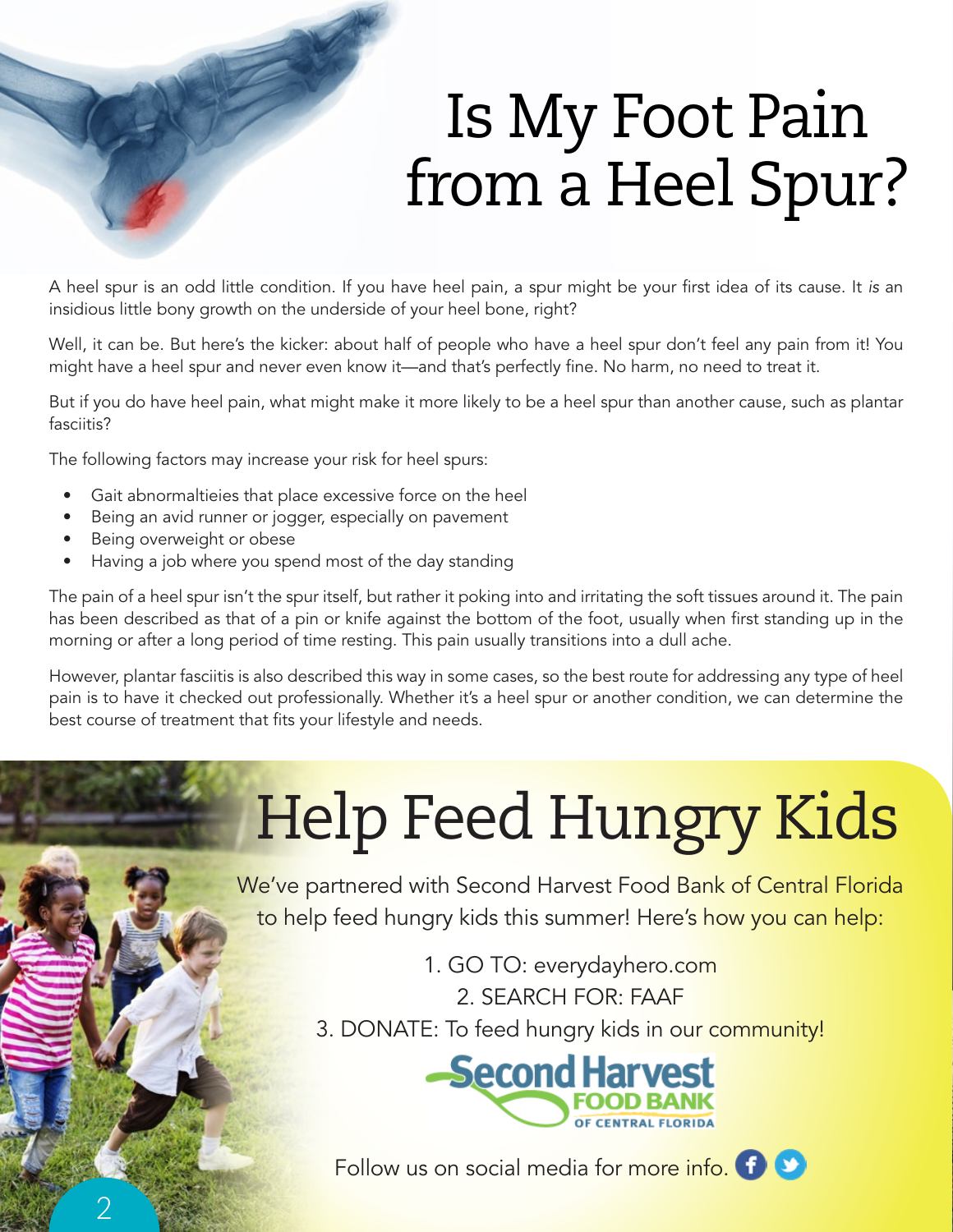### Do We Really Need Self Care?

There is a lot said about self-care nowadays, but the tone of this discussion seems to variate between serious and mocking. Is there really some importance to it, or is it a fad?

It's safe to say that, in most cases, our lives are filled with demands from others. These are demands out of love, devotion, duty, work—and while they're often noble, they can take a toll on our well-being if they are continuous. Not only can this affect us, but also our performance and ability to do for others.

In this sense, self-care shouldn't be considered a selfish action (although some could certainly use it as an excuse to do so). Proper self-care is more like the airplane safety advice to put an oxygen mask on yourself before helping others with theirs. If you don't take some time for yourself, your time helping others will start to deteriorate!

You don't have to take a week off or expensive spa trips to self-care. Spend a few minutes each day doing some meditative breathing. Take a short walk outside. Carve a bit of time to do something you love that you haven't been able to for a while. Take time to actually savor what you're eating instead of scarfing it down!

Little steps can go a long way in improving your mood and motivations, and the people in your life may notice the difference!





### Greek Yogurt Chocolate Fudge Pops

Chocolatey goodness doesn't have to be too terrible for you. Give this take on a refreshing summer treat a try!

#### Ingredients

- 1 c. fat-free Greek yogurt, plain
- 6 Tbsp cocoa powder, unsweetened
- $\bullet$   $\frac{3}{4}$  c. low-fat milk
- 4 1/2 Tbsp agave nectar
- You will also need some popsicle molds, about 1/3 c. each in size

#### **Preparation**

- Throw all ingredients into a blender and puree. Make sure to stop at least once during the process to scrape ingredients off the side of the container and get them back into the mix.
- Divide the mixture among six molds and freeze until solid.